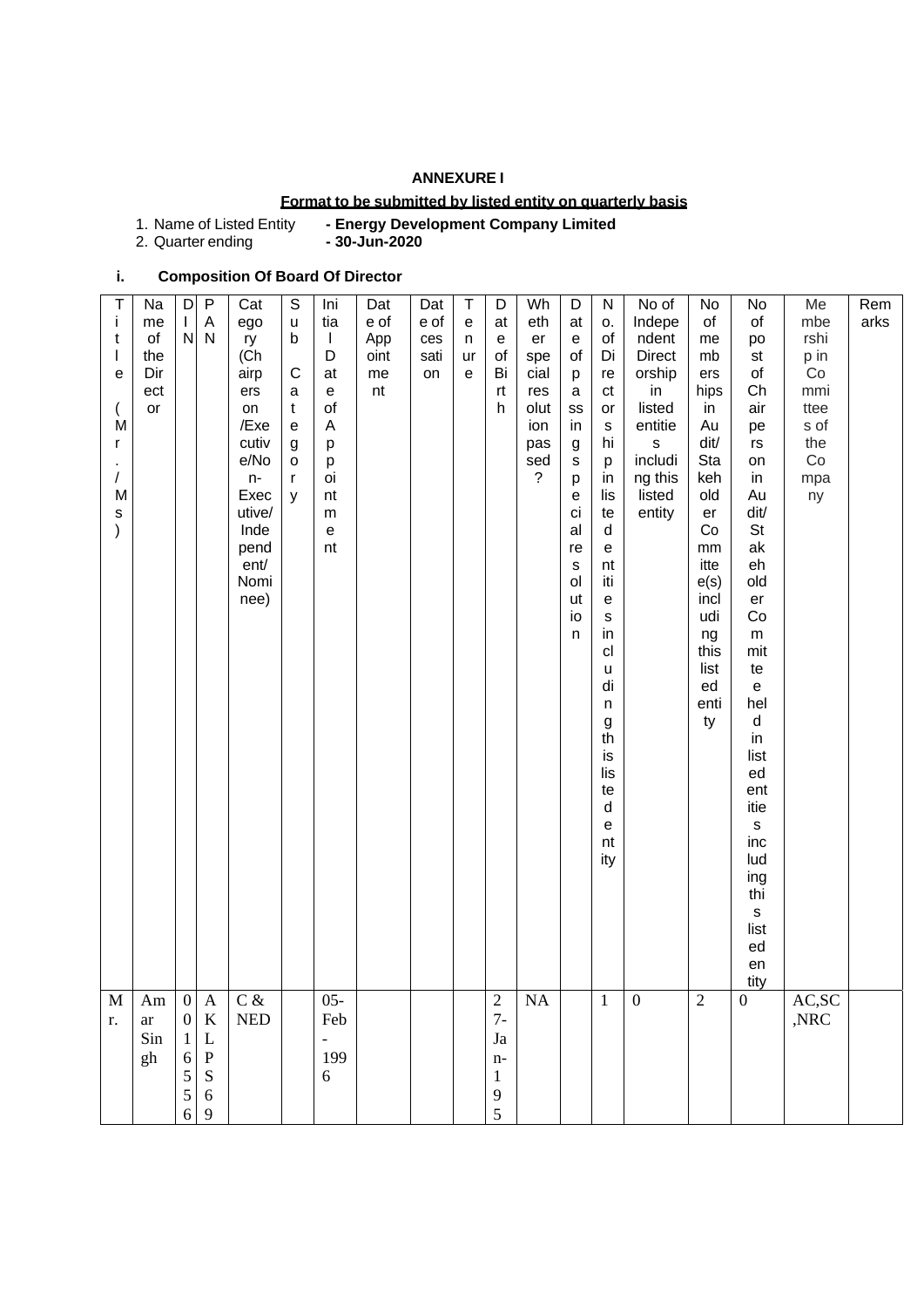|                                                     |                                                                      | $\tau$                                                                                                                                | $\boldsymbol{7}$<br>5<br>$\mathbf{M}$                                                                                                            |            |                                                                            |                           |                                      | $\sqrt{6}$                                                                                                          |                 |                |                  |                  |                  |                                               |  |
|-----------------------------------------------------|----------------------------------------------------------------------|---------------------------------------------------------------------------------------------------------------------------------------|--------------------------------------------------------------------------------------------------------------------------------------------------|------------|----------------------------------------------------------------------------|---------------------------|--------------------------------------|---------------------------------------------------------------------------------------------------------------------|-----------------|----------------|------------------|------------------|------------------|-----------------------------------------------|--|
| M<br>r.                                             | Vin<br>$\operatorname{od}$<br>Ku<br>mar<br>Sha<br>$\rm{rma}$         | $\boldsymbol{0}$<br>$\sqrt{2}$<br>$8\,$<br>$\boldsymbol{7}$<br>$\mathbf{9}$<br>$\sqrt{2}$<br>$\boldsymbol{0}$<br>6                    | $\mathbf{A}$<br>$\mathbf{A}$<br>$\mathbf{A}$<br>${\bf P}$<br>S<br>$\overline{4}$<br>$\sqrt{2}$<br>9<br>$\,1$<br>H                                | ${\rm ED}$ | $30-$<br>Ma<br>$y-$<br>201<br>$8\,$                                        |                           |                                      | $\sqrt{2}$<br>$9-$<br>Ju<br>$\mathbf{l}$<br>$\mathbf{1}$<br>9<br>5<br>$\overline{2}$                                | <b>NA</b>       | $\mathbf{1}$   | $\boldsymbol{0}$ | $\boldsymbol{0}$ | $\boldsymbol{0}$ |                                               |  |
| M<br>$\mathbf{r}\mathbf{s}$<br>$\ddot{\phantom{0}}$ | Pan<br>kaj<br>$\mathbf{a}$<br>Ku<br>mar<br>$\mathbf{i}$<br>Sin<br>gh | $\boldsymbol{0}$<br>$\boldsymbol{0}$<br>$\mathbf{1}$<br>9<br>9<br>$\overline{4}$<br>$\mathfrak{S}$<br>$\overline{4}$                  | $\mathbf{A}$<br>$\mathbf L$<br>M<br>${\bf P}$<br>${\bf S}$<br>$\,8\,$<br>9<br>$\sqrt{2}$<br>0J                                                   | <b>NED</b> | $05 -$<br>Feb<br>$\overline{\phantom{a}}$<br>199<br>6                      |                           |                                      | $\overline{c}$<br>$5-$<br>${\bf S}$<br>ep<br>$\overline{\phantom{a}}$<br>$\mathbf{1}$<br>9<br>5<br>$\boldsymbol{7}$ | $\overline{NA}$ | $\mathbf{1}$   | $\boldsymbol{0}$ | $\boldsymbol{0}$ | $\mathbf{1}$     | SC                                            |  |
| M<br>r.                                             | $An\bar{i}$<br>1<br>Gu<br>pta                                        | $\boldsymbol{0}$<br>$\boldsymbol{0}$<br>$\boldsymbol{0}$<br>$\tau$<br>$\mathbf{9}$<br>$\mathfrak{Z}$<br>$\mathbf{9}$<br>9             | $\mathbf{A}$<br>${\bf E}$<br>${\bf E}$<br>${\bf P}$<br>G<br>$\sqrt{2}$<br>$\boldsymbol{7}$<br>$\boldsymbol{7}$<br>6<br>$\mathbf D$               | $\rm ID$   | $11-$<br>Au<br>$g\hbox{-}$<br>201<br>$\overline{4}$                        | $11-$<br>Aug-<br>2019     | $\boldsymbol{7}$<br>$\boldsymbol{0}$ | $\boldsymbol{0}$<br>$1-$<br>$\mathbf{A}$<br>pr<br>$\overline{\phantom{a}}$<br>$\mathbf{1}$<br>9<br>5<br>8           | <b>NA</b>       | 3              | $\mathbf{1}$     | $\overline{2}$   | $\mathbf{1}$     | AC,SC<br>$,\!{\rm NRC}$                       |  |
| $\mathbf M$<br>r.                                   | Ro<br>hit<br>Pan<br>dit                                              | $\boldsymbol{0}$<br>$\mathfrak{Z}$<br>$\overline{4}$<br>$\boldsymbol{0}$<br>9<br>$\boldsymbol{0}$<br>$\overline{9}$<br>$\overline{3}$ | $\, {\bf B}$<br>$\, {\bf B}$<br>A<br>$\, {\bf P}$<br>$\mathbf{P}$<br>$\boldsymbol{0}$<br>$\sqrt{6}$<br>$\sqrt{5}$<br>$\overline{4}$<br>${\bf D}$ | ID         | $15 -$<br>Au<br>$g-$<br>201<br>9                                           | $15 -$<br>Aug-<br>2019    | $\mathbf{1}$<br>$\mathbf{1}$         | $\mathbf{1}$<br>$8-$<br>$\mathbf M$<br>ay<br>$\overline{\phantom{a}}$<br>$\mathbf{1}$<br>9<br>$\,$ 8 $\,$<br>5      | $\overline{NA}$ | $\mathbf{1}$   | $1\,$            | $\overline{3}$   | $1\,$            | $\mathsf{AC},\!\mathsf{SC}$<br>$,\!{\rm NRC}$ |  |
| M<br>r.                                             | Am<br>${\rm an}$<br>Jai<br>$\mathbf n$                               | $\boldsymbol{0}$<br>$8\,$<br>$\mathbf{1}$<br>$8\,$<br>$\boldsymbol{7}$<br>$\overline{9}$<br>$\mathbf{9}$<br>5                         | $\mathbf A$<br>${\bf Q}$<br>${\bf D}$<br>$\mathop{\rm PJ}$<br>$\mathbf{1}$<br>$\begin{array}{c} 2 \\ 3 \\ 2 \end{array}$                         | ID         | $30-$<br>$_{\rm Jun}$<br>$\overline{\phantom{a}}$<br>202<br>$\overline{0}$ | $30-$<br>Jun-<br>$2020\,$ | $\boldsymbol{0}$                     | $\mathbf{1}$<br>$4-$<br>$\mathrm{J}\mathrm{u}$<br>$\mathbf{l}$<br>$\mathbf{1}$<br>9<br>9<br>$\overline{2}$          | $\rm NA$        | $\overline{2}$ | $\sqrt{2}$       | $\mathbf{0}$     | $\boldsymbol{0}$ |                                               |  |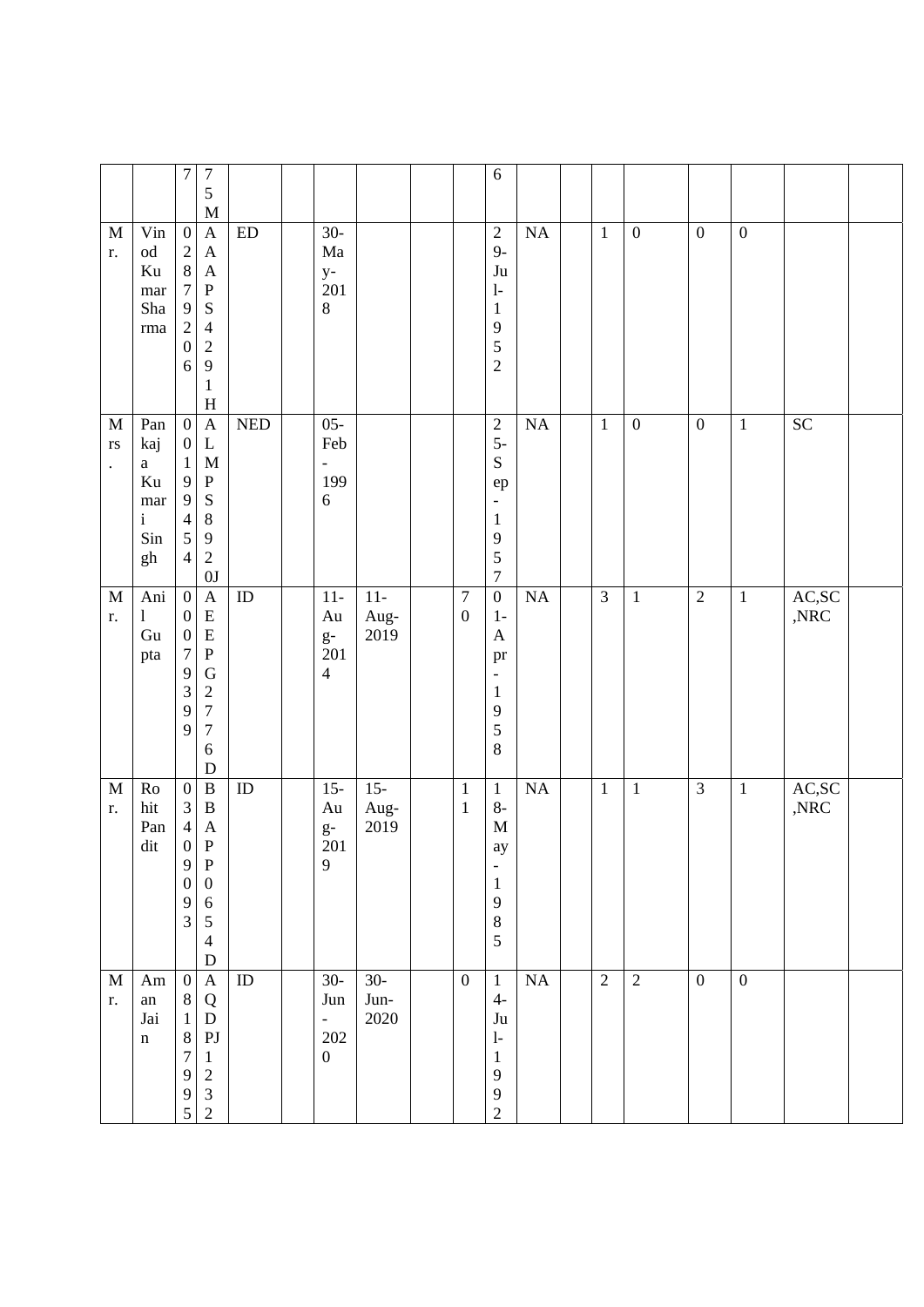|    |     |                | A        |    |                          |       |              |                |           |  |   |                  |                |  |
|----|-----|----------------|----------|----|--------------------------|-------|--------------|----------------|-----------|--|---|------------------|----------------|--|
| M  | Vis | $\overline{0}$ | D        | ID | $30-$                    | $30-$ | $\mathbf{0}$ | $\overline{2}$ | <b>NA</b> |  | л | $\boldsymbol{0}$ | $\overline{0}$ |  |
| r. | hal | 8              | X        |    | Jun                      | Jun-  |              | $3-$           |           |  |   |                  |                |  |
|    | Sha | 7              | N        |    | $\overline{\phantom{a}}$ | 2020  |              | A              |           |  |   |                  |                |  |
|    | rma | 7              | P        |    | 202                      |       |              | u              |           |  |   |                  |                |  |
|    |     | 3              | S        |    | $\theta$                 |       |              | $g-$           |           |  |   |                  |                |  |
|    |     | $\overline{0}$ | 5        |    |                          |       |              |                |           |  |   |                  |                |  |
|    |     | 3              | $\theta$ |    |                          |       |              | $\mathbf Q$    |           |  |   |                  |                |  |
|    |     | 7              | 2        |    |                          |       |              | 8              |           |  |   |                  |                |  |
|    |     |                | 4        |    |                          |       |              | 8              |           |  |   |                  |                |  |
|    |     |                | K        |    |                          |       |              |                |           |  |   |                  |                |  |

| Company Remarks             |     |
|-----------------------------|-----|
| Whether Regular chairperson | Yes |
| appointed                   |     |
| Whether Chairperson is      | No  |
| related to MD or CEO        |     |

# **ii. Composition of Committees**

#### **a. Audit Committee**

| Sr.<br>No. | Name of the Director | Category  | Chairperson/Membership | Appointment<br>Date | <b>Cessation Date</b> |
|------------|----------------------|-----------|------------------------|---------------------|-----------------------|
|            | Anil Gupta           | ΙD        | Member                 | 18-Sep-2014         |                       |
|            | Amar Singh           | $C &$ NED | Member                 | $07 - Jun - 2018$   |                       |
|            | <b>Rohit Pandit</b>  | ID        | Chairperson            | $01-Oct-2019$       |                       |

| Company<br>Remarks            |     |
|-------------------------------|-----|
| <b>Whether F</b><br>Permanent | Yes |
| chairperson appointed         |     |

#### **b. Stakeholders Relationship Committee**

| Sr. | Name of the Director | Category   | Chairperson/Membership | Appointment   | <b>Cessation Date</b> |
|-----|----------------------|------------|------------------------|---------------|-----------------------|
| No. |                      |            |                        | Date          |                       |
|     | Pankaja Kumari Singh | <b>NED</b> | Chairperson            | 18-Mar-2002   |                       |
|     | Amar Singh           | $C &$ NED  | Member                 | 30-May-2018   |                       |
|     | Anil Gupta           | ID         | Member                 | $01-Oct-2019$ |                       |
|     | <b>Rohit Pandit</b>  | ID         | Member                 | $01-Oct-2019$ |                       |

| Remarks<br>Company       |     |
|--------------------------|-----|
| <b>Whether Permanent</b> | Yes |
| appointed<br>chairperson |     |

#### **c. Risk Management Committee**

| . C.<br>. ات<br>No. | Name of the Director | Categorv | Chairperson/Membership | Appointment<br>Date | <b>Cessation Date</b> |
|---------------------|----------------------|----------|------------------------|---------------------|-----------------------|
|                     |                      |          |                        |                     |                       |

| Remarks<br>Company '              |  |
|-----------------------------------|--|
| <b>M/F</b><br>∩ether<br>Permanent |  |
| chairperson<br>appointed          |  |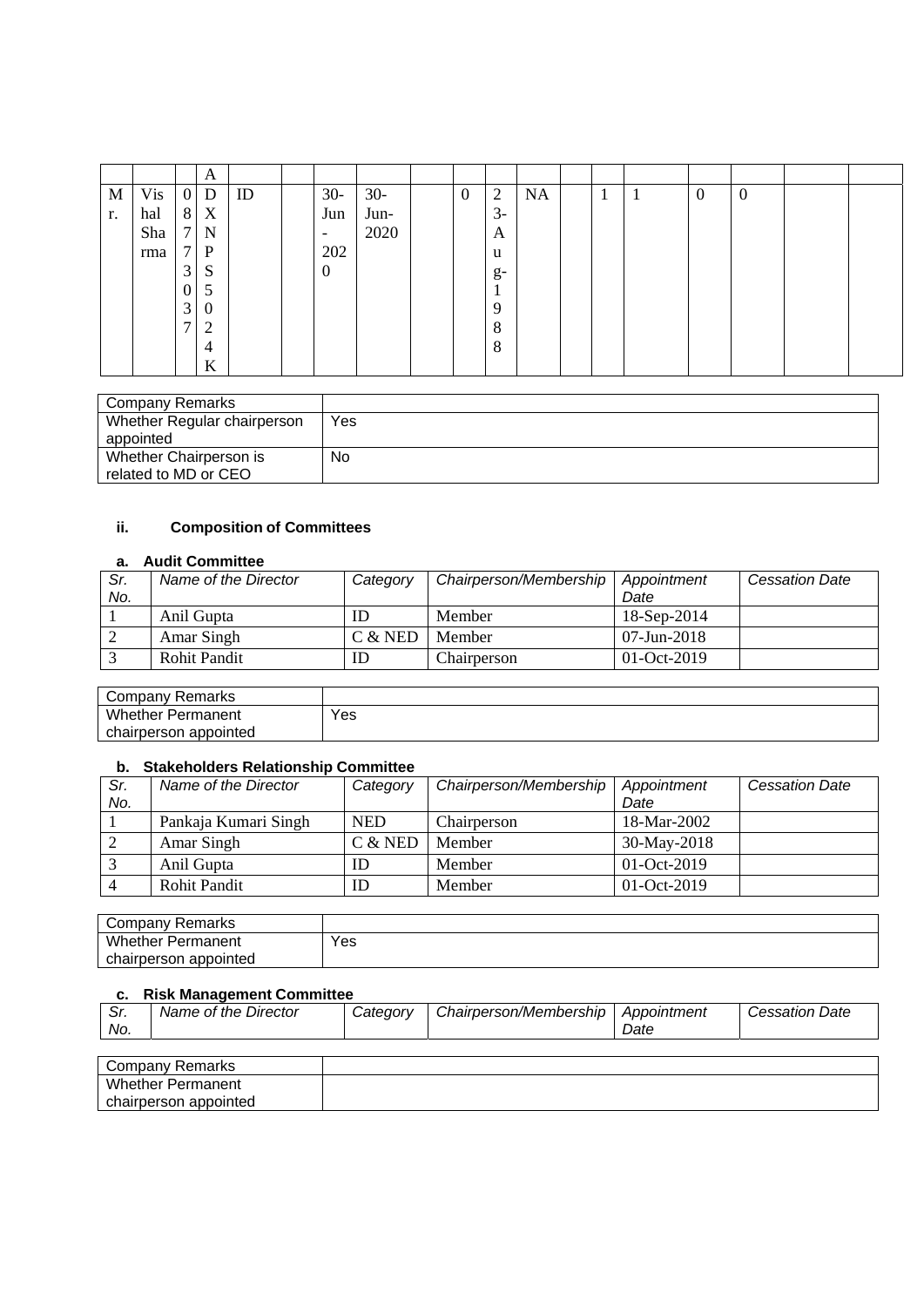| --         |                      |           |                        |                          |                       |
|------------|----------------------|-----------|------------------------|--------------------------|-----------------------|
| Sr.<br>No. | Name of the Director | Category  | Chairperson/Membership | Appointment<br>Date      | <b>Cessation Date</b> |
|            | Anil Gupta           |           | Member                 | 12-Feb-2017              |                       |
|            | Amar Singh           | $C &$ NED | Member                 | $09 - \text{Feb} - 2018$ |                       |
|            | <b>Rohit Pandit</b>  | ID        | Chairperson            | $01-Oct-2019$            |                       |

### **d. Nomination and Remuneration Committee**

| Company Remarks          |     |
|--------------------------|-----|
| <b>Whether Permanent</b> | Yes |
| chairperson appointed    |     |

## iii. **Meeting of Board of Directors**

| Date(s) of Meeting<br>(if any) in the<br>previous quarter | Date(s) of Meeting<br>(if any) in the<br>relevant quarter | Whether<br>requirement of<br>Quorum met | Number of<br><b>Directors present</b> | <b>Number of Independent</b><br>Directors present |
|-----------------------------------------------------------|-----------------------------------------------------------|-----------------------------------------|---------------------------------------|---------------------------------------------------|
| 11-Feb-2020                                               | 30-Jun-2020                                               | Yes                                     |                                       |                                                   |

| <b>Company Remarks</b>        |     |
|-------------------------------|-----|
| Maximum gap between any       | 139 |
| two consecutive (in number of |     |
| days)                         |     |

# iv. **Meeting of Committees**

| Name of the<br><b>Committee</b>                  | Date(s) of<br>meeting during<br>of the committee<br>in the previous<br>quarter | Date(s) of<br>meeting of the<br>committee in the<br>relevant quarter | Whether<br>requirement<br>of Quorum<br>met (Yes/No) | Number of<br><b>Directors</b><br>present | <b>Number of</b><br>independent<br>directors<br>present |
|--------------------------------------------------|--------------------------------------------------------------------------------|----------------------------------------------------------------------|-----------------------------------------------------|------------------------------------------|---------------------------------------------------------|
| <b>Audit Committee</b>                           | 11-Feb-2020                                                                    |                                                                      | Yes                                                 | $\overline{2}$                           | $\overline{2}$                                          |
| <b>Audit Committee</b>                           |                                                                                | 30-Jun-2020                                                          | Yes                                                 | 2                                        | $\overline{2}$                                          |
| Nomination &<br>Remuneration<br>Committee        | 11-Feb-2020                                                                    |                                                                      | Yes                                                 | $\overline{2}$                           | $\overline{2}$                                          |
| Nomination &<br>Remuneration<br>Committee        |                                                                                | 30-Jun-2020                                                          | Yes                                                 | $\overline{2}$                           | $\overline{2}$                                          |
| <b>Stakeholders</b><br>Relationship<br>Committee | 11-Feb-2020                                                                    |                                                                      | Yes                                                 | $\overline{2}$                           | $\overline{2}$                                          |
| <b>Stakeholders</b><br>Relationship<br>Committee |                                                                                | $30 - Jun - 2020$                                                    | Yes                                                 | $\overline{2}$                           | $\overline{2}$                                          |

| Company Remarks               |     |
|-------------------------------|-----|
| Maximum gap between any       | 139 |
| two consecutive (in number of |     |
| days) [Only for Audit         |     |
| Committeel                    |     |